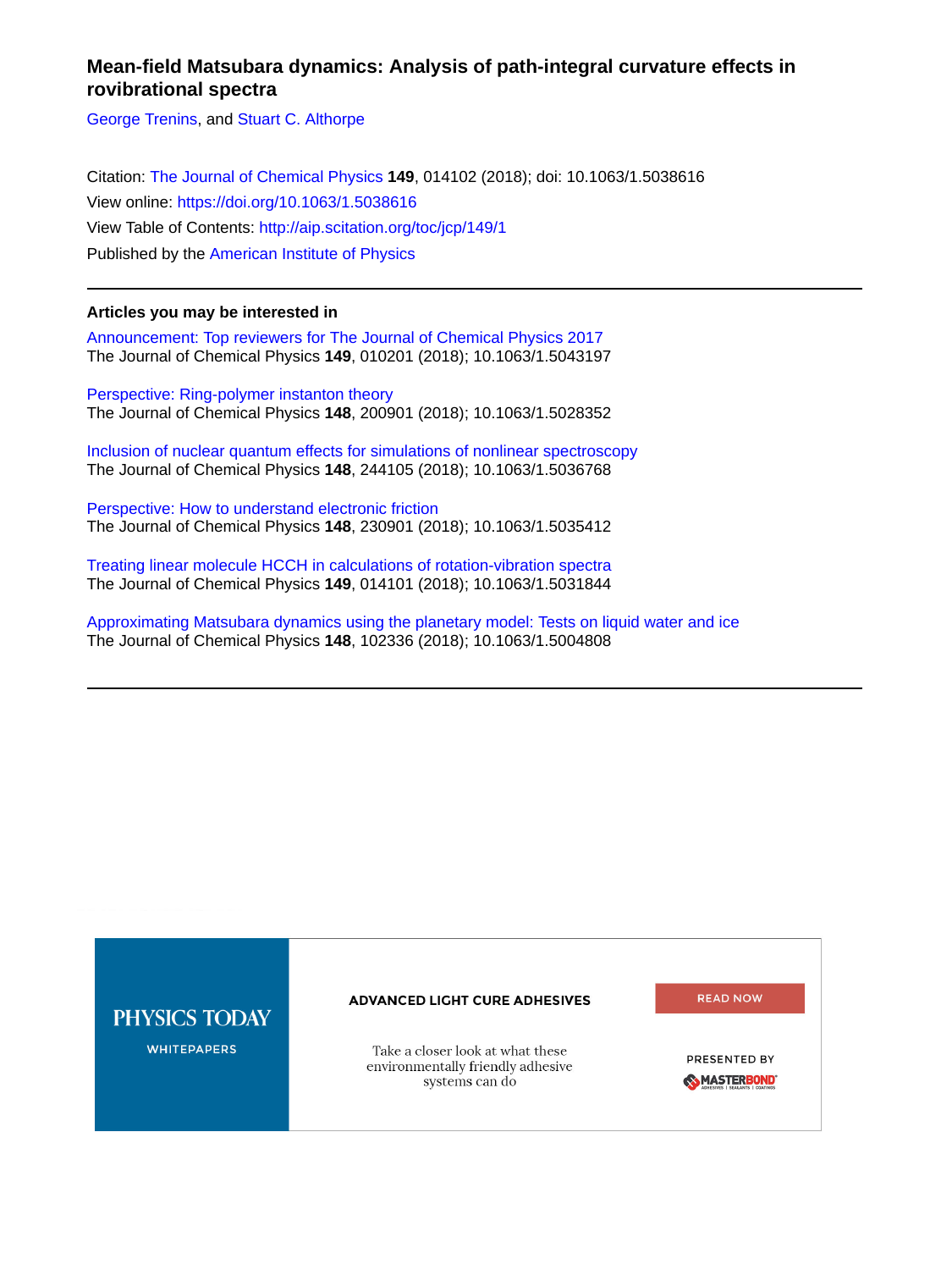

# **[Mean-field Matsubara dynamics: Analysis of path-integral curvature](https://doi.org/10.1063/1.5038616) [effects in rovibrational spectra](https://doi.org/10.1063/1.5038616)**

George Trenins and Stuart C. Althorpe<sup>[a\)](#page-1-0)</sup>

*Department of Chemistry, University of Cambridge, Lensfield Road, Cambridge CB2 1EW, United Kingdom*

(Received 4 May 2018; accepted 7 June 2018; published online 3 July 2018)

It was shown recently that smooth and continuous "Matsubara" phase-space loops follow a quantum-Boltzmann-conserving *classical* dynamics when decoupled from non-smooth distributions, which was suggested as the reason that many dynamical observables appear to involve a mixture of classical dynamics and quantum Boltzmann statistics. Here we derive a mean-field version of this "Matsubara dynamics" which sufficiently mitigates its serious phase problem to permit numerical tests on a two-dimensional "champagne-bottle" model of a rotating OH bond. The Matsubara-dynamics rovibrational spectra are found to converge toward close agreement with the exact quantum results at all temperatures tested (200–800 K), the only significant discrepancies being a temperature-independent 22 cm−<sup>1</sup> blue-shift in the position of the vibrational peak and a slight broadening in its line shape. These results are compared with centroid molecular dynamics (CMD) to assess the importance of non-centroid fluctuations. Above 250 K, only the lowest-frequency non-centroid modes are needed to correct small CMD red-shifts in the vibrational peak; below 250 K, more non-centroid modes are needed to correct large CMD red-shifts and broadening. The transition between these "shallow curvature" and "deep curvature" regimes happens when imaginary-time Feynman paths become able to lower their actions by cutting through the curved potential surface, giving rise to artificial instantons in CMD. *Published by AIP Publishing.* <https://doi.org/10.1063/1.5038616>

## **I. INTRODUCTION**

Results from a wide variety of approximate calculations suggest that nuclear dynamics can often be treated classically when confined to a single Born-Oppenheimer surface, with most observable quantum effects originating in the quantum Boltzmann statistics. Well-known examples include reaction rates at low temperatures, $1-10$  $1-10$  where tunneling is dominated by "instantonic" barrier statistics, $7,8,11-14$  $7,8,11-14$  $7,8,11-14$  $7,8,11-14$  and the vibrational spectrum of liquid water.<sup>[6](#page-8-6)[,10](#page-8-1)[,15](#page-8-7)-22</sup>

However, standard semi-classical theory<sup>[9,](#page-8-9)[10,](#page-8-1)[23](#page-8-10)</sup> implies that such a "classical dynamics–quantum statistics" regime does not exist, except at very short times, since it predicts that classical dynamics does not conserve the quantum Boltzmann distribution, and that real-time coherence is needed to keep systems in thermal equilibrium. Practical simulation methods have been devised which get round this apparent contradiction using heuristic quantum-Boltzmannconserving classical dynamics. $24-28$  $24-28$  Centroid molecular dynamics  $(CMD)^{24}$  $(CMD)^{24}$  $(CMD)^{24}$  and (thermostatted) ring-polymer molecular dynamics  $[(T)$ RPMD $]^{25-27}$  $]^{25-27}$  $]^{25-27}$  have proved to be especially practical, $3-6,16-19$  $3-6,16-19$  $3-6,16-19$  $3-6,16-19$  but the heuristic dynamics these methods employ works in some regimes and fails in others.<sup>[12,](#page-8-18)29-[31](#page-8-20)</sup>

It was found recently $32$  that a semi-classical theory that combines classical dynamics with quantum statistics can be derived if one assumes that the dynamics of the smooth "Matsubara" components of the imaginary-time Feynman paths becomes decoupled from the dynamics of the non-smooth components. Once such a decoupling is assumed, the dynamics of the smooth components becomes classical, without further approximation (since the effective  $\hbar$  in the smooth space is zero). Also, the smoothness of the paths ensures that the plain Newtonian dynamics<sup>[33](#page-8-22)</sup> that they follow conserves the quantum Boltzmann distribution by giving the paths a continuous symmetry with respect to imaginary-time translation.

This "Matsubara" dynamics is currently a hypothesis, and it cannot be used as a practical method because of a serious phase problem.[32](#page-8-21) However, comparison with the valid limits of various heuristic methods suggests that Matsubara dynamics does account correctly for the emergence of classical dynamics at thermal equilibrium. For example, RPMD works well for short-time properties such as reaction rates, $1-6,11,12$  $1-6,11,12$  $1-6,11,12$  $1-6,11,12$  and is the short-time limit of Matsubara dynamics; $3<sup>34</sup>$  $3<sup>34</sup>$  $3<sup>34</sup>$  CMD works well when a mean-field description of the quantum Boltzmann distribution is suitable, $29,30$  $29,30$  and is the mean-field average of Matsubara dynamics (where the mean-field average is over all Matsubara modes except for the centroids); $34$  and the "planetary model" of Smith *et al.*[35](#page-8-25)[,36](#page-8-26) works well for high-frequency stretch modes in liquid water and is a locally harmonic approximation to the Matsubara fluctuations around the centroid. $37$ These comparisons suggest that we should pursue Matsubara dynamics further since it may lead to better understanding and improvement of practical methods such as CMD, (T)RPMD, and the planetary model.

Here, we strengthen the evidence that Matsubara dynamics gives the correct theoretical description of classical dynamics and quantum Boltzmann statistics. In doing so, we also

<span id="page-1-0"></span>a)Electronic mail: [sca10@cam.ac.uk](mailto:sca10@cam.ac.uk)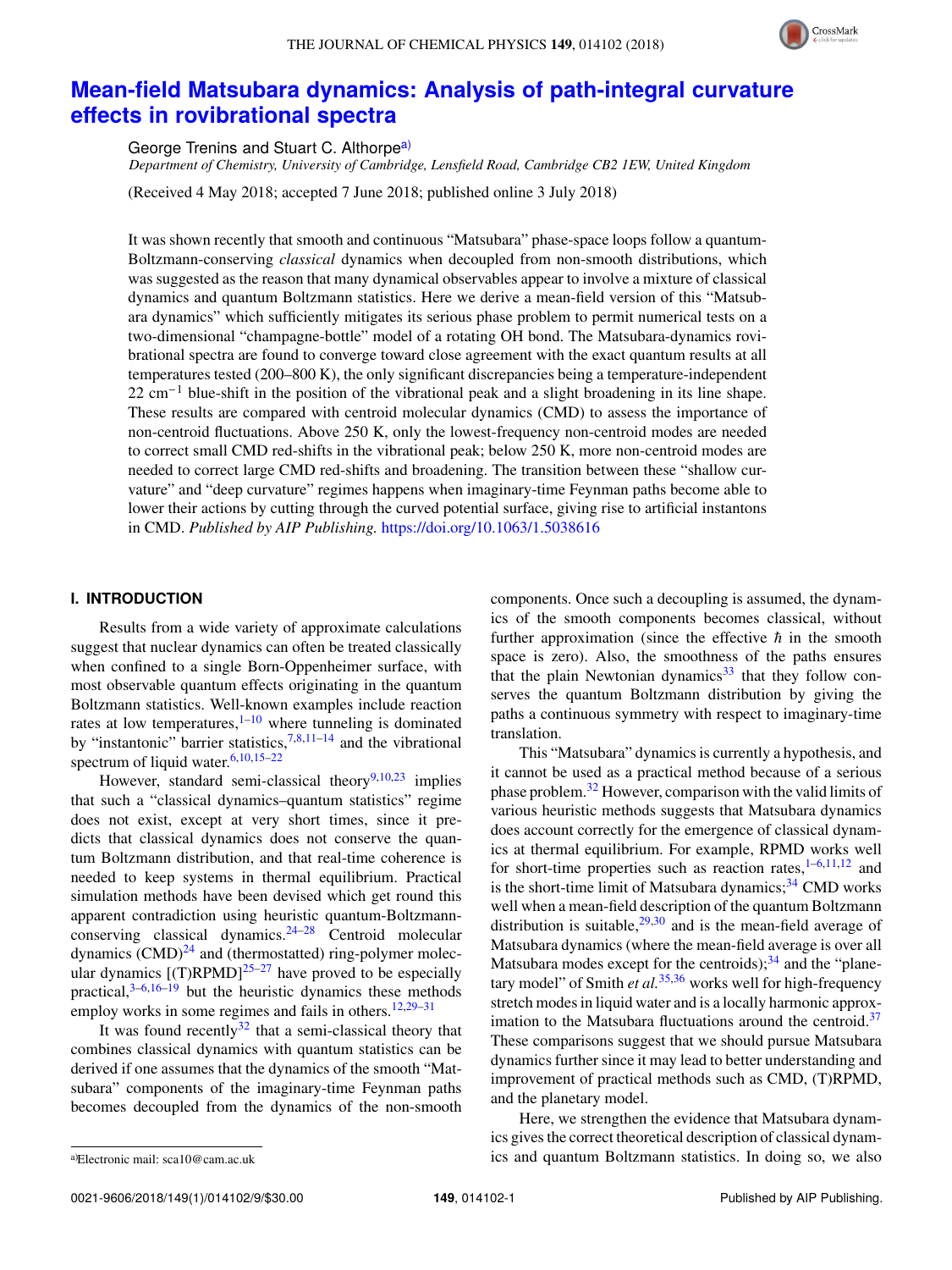obtain new insight into path-integral curvature effects in vibrational spectroscopy and why they cause problems for CMD. The CMD method works well for vibrational spectroscopy of water at ambient temperatures, $18,19$  $18,19$  but breaks down at lower temperatures, giving red-shifts and distortions in the spectral line shapes.<sup>[16,](#page-8-16)[29,](#page-8-19)[30](#page-8-24)</sup> However, the success of CMD at high temperatures gives us a clue that the dynamical decoupling of the smooth modes from the non-smooth modes in Matsubara dynamics (the origin of which was left unspecified in Ref. [32\)](#page-8-21) probably arises from mean-field averaging.

In Sec. [II,](#page-2-0) we show that a mean-field formulation of Matsubara dynamics is simpler to derive than the more general formulation of Ref. [32.](#page-8-21) The phase still makes the dynamics impractical as a method, but is sufficiently tamed that Matsubara dynamics can be used to calculate the vibrational spectrum of a two-dimensional "champagne-bottle" model of OH, as reported in Sec. [III.](#page-3-0) We find that including just the lowest frequency non-centroid modes corrects the CMD red-shift at temperatures down to about 250 K, but that more modes need to be included below this, where the CMD red-shift increases dramatically. This low-temperature breakdown as shown in Sec. [IV,](#page-5-0) results from the proximity of artificial centroidconstrained instantons which form when the imaginarytime Feynman paths can lower their actions by cutting through the curved potential surface. Section [V](#page-7-0) concludes the article.

# <span id="page-2-0"></span>**II. MEAN-FIELD FORMULATION OF MATSUBARA DYNAMICS**

One way to obtain a mean-field formulation of Matsubara dynamics would be to mean-field average over the Matsubara Liouvillian, derived in Ref. [32.](#page-8-21) However, it is illustrative to derive mean-field Matsubara dynamics from first principles, starting from the exact quantum Kubo-transformed time-correlation function

<span id="page-2-2"></span>
$$
C_{AB}(t) = \int_0^\beta \frac{d\lambda}{\beta} \operatorname{Tr} \left[ e^{-\lambda \hat{H}} \hat{A} e^{-(\beta - \lambda)\hat{H}} e^{i\hat{H}t/\hbar} \hat{B} e^{-i\hat{H}t/\hbar} \right], \quad (1)
$$

where  $\beta = 1/k_B T$  and  $\hat{H}$  is the system Hamiltonian. To simplify the algebra, we consider a one-dimensional system in which the operators  $\hat{A}$  and  $\hat{B}$  are functions of position only; these results generalise easily to many dimensions and to operators involving momenta.

Following Ref. [32](#page-8-21) and earlier work,  $11,38,39$  $11,38,39$  $11,38,39$  we can re-write  $C_{AB}(t)$  in "ring-polymer" form as

$$
C_{AB}(t) = \lim_{N \to \infty} \int d\mathbf{q} \int d\mathbf{\Delta} \int d\mathbf{z} A_N(\mathbf{q}) B_N(\mathbf{z})
$$
  
 
$$
\times \prod_{l=1}^N \langle q_{l-1} - \Delta_{l-1}/2 | e^{-\beta_N \hat{H}} | q_l + \Delta_l/2 \rangle
$$
  
 
$$
\times \langle q_l + \Delta_l/2 | e^{-i\hat{H}t/\hbar} | z_l \rangle \langle z_l | e^{i\hat{H}t/\hbar} | q_l - \Delta_l/2 \rangle, \quad (2)
$$

where  $\beta_N \equiv \beta/N$ ,  $\int d\mathbf{q} \equiv \int_{-\infty}^{\infty} dq_1 \dots \int_{-\infty}^{\infty} dq_N$ , and similarly for **A** and **z** and for ∆ and **z**, and

<span id="page-2-5"></span>
$$
A_N(\mathbf{q}) = \frac{1}{N} \sum_{i=1}^{N} A(q_i)
$$
 (3)

and similarly for  $B_N(q)$ . Inserting complete sets of momentum states,

<span id="page-2-1"></span>
$$
\delta(\Delta_l - \Delta'_l) = \frac{1}{2\pi\hbar} \int_{-\infty}^{\infty} dp_l \ e^{ip_l(\Delta_l - \Delta'_l)/\hbar}, \tag{4}
$$

we obtain

$$
C_{AB}(t) = \lim_{N \to \infty} \frac{1}{(2\pi\hbar)^N} \int d\mathbf{q} \int d\mathbf{p} \left[ e^{-\beta \hat{H}} \right]_{\overline{N}} (\mathbf{p}, \mathbf{q})
$$

$$
\times A_N(\mathbf{q}) e^{\hat{L}t} B_N(\mathbf{q}), \tag{5}
$$

where the generalized Wigner transform  $[e^{-\beta \hat{H}}]_{\overline{N}}(\mathbf{p},\mathbf{q})$  and the quantum Liouvillian  $\hat{L}$  are given in the [Appendix.](#page-7-1) We emphasise that no approximation has yet been made; Eq.  $(5)$  is just a generalization of the standard Wigner identity which allows quantum time-correlation functions to be written in terms of phase-space variables.<sup>[23](#page-8-10)</sup>

Following Ref. [32,](#page-8-21) we introduce the free-ring-polymer normal-mode coordinates $40,41$  $40,41$ 

$$
Q_n = \frac{1}{N} \sum_{l=1}^{N} T_{ln} q_l, \quad n = 0, \pm 1, \dots, \pm n_N
$$
 (6)

with  $n_N = (N - 1)/2$  and

$$
T_{ln} = \begin{cases} 1 & n = 0, \\ \sqrt{2} \sin(2\pi ln/N) & n = 1, ..., n_N, \\ \sqrt{2} \cos(2\pi ln/N) & n = -1, ..., -n_N, \end{cases}
$$
 (7)

and the associated frequencies

$$
\omega_n' = \frac{2}{\beta_N \hbar} \sin\left(\frac{n\pi}{N}\right). \tag{8}
$$

We then take the limit  $N \to \infty$  and define the set of *M* lowest frequency modes ( $|n| \leq (M - 1)/2$ ) to be the "Matsubara modes" **Q***M*, so-called because their associated frequencies simplify to

<span id="page-2-4"></span>
$$
\omega_n = \frac{2n\pi}{\beta\hbar} \tag{9}
$$

 $\omega_n = \frac{\beta \hbar}{\beta \hbar}$  (9)<br>since *M*  $\ll N$ . The significance of the Matsubara modes is that any linear combination of them gives a smooth and continuous distribution of *q* as a function of imaginary time.<sup>[32,](#page-8-21)[42](#page-8-33)[,43](#page-8-34)</sup> Inclusion of the other  $|n| > (M - 1)/2$  "non-Matsubara modes" gives, in general, a discontinuous non-differentiable distribution in *q*, resembling a random walk. The Matsubara modes  $P_M$ ,  $D_M$  give similarly smooth distributions of *p* and  $\Delta$ .

The *only* approximation we will make to the exact dynamics of Eq.  $(1)$  is to assume that the quantum Louivillian operator L can be replaced by its mean-field average

$$
\hat{L}_{\text{MF}}(\mathbf{Q}_M, \mathbf{P}_M)
$$
\n
$$
= \lim_{N \to \infty} \frac{\int d\mathbf{p} \int d\mathbf{q} \left[ e^{-\beta \hat{H}} \right]_{N} \delta_M(\mathbf{q}, \mathbf{Q}_M) \delta_M(\mathbf{p}, \mathbf{P}_M) \hat{L}(\mathbf{p}, \mathbf{q})}{\int d\mathbf{p} \int d\mathbf{q} \left[ e^{-\beta \hat{H}} \right]_{N} \delta_M(\mathbf{q}, \mathbf{Q}_M) \delta_M(\mathbf{p}, \mathbf{P}_M)},
$$
\n(10)

where

<span id="page-2-3"></span>
$$
\delta_M(\mathbf{q}, \mathbf{Q}_M) = \prod_{n=-n_M}^{n_M} \delta\!\left(Q_n - \frac{1}{N} \sum_{i=1}^N T_{in} q_i\right) \tag{11}
$$

is a product of Dirac  $\delta$ -functions in the Matsubara modes  $\mathbf{Q}_M$ ,  $\delta_M(\mathbf{p}, \mathbf{P}_M)$  is similarly defined for  $\mathbf{P}_M$ , and  $n_M = (M - 1)/2$ .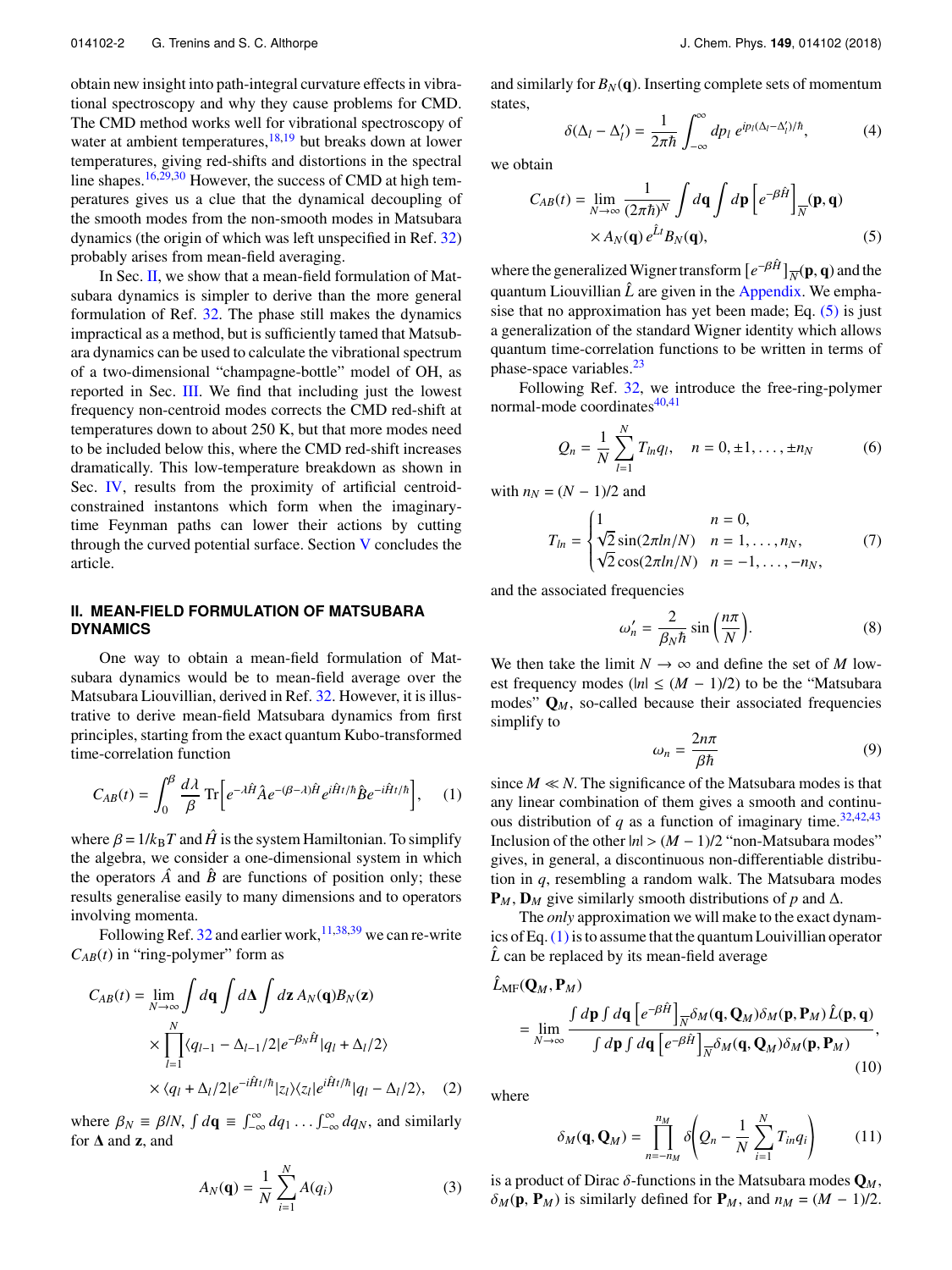We also need to expand  $A_N(q)$  in terms of normal modes, then truncate at  $|n| \leq n_M$ , giving

$$
A_M(\mathbf{Q}_M) = \lim_{N \to \infty} \frac{1}{N} \sum_{i=1}^N A(\tilde{q}_i), \tag{12}
$$

where

$$
\tilde{q}_i = \sum_{n=-n_M}^{n_M} T_{in} Q_n \tag{13}
$$

and similarly for  $B_N(q)$ . This last step can be justified by noting that the ring-polymer distribution will damp off functions of  $Q_n$ for sufficiently large *n*, allowing *M* in  $A_M(Q_M)$  and  $B_M(Q_M)$ to be treated as a convergence parameter. However, we give no justification at present for the use of Eq. [\(10\),](#page-2-3) except for the numerical results presented in Sec. [III.](#page-3-0)<sup>[44](#page-8-35)</sup>

On evaluating the mean-field average in Eq. [\(10\)](#page-2-3) (see the [Appendix\)](#page-7-1), we find that

$$
\hat{L}_{\text{MF}}(\mathbf{Q}_M, \mathbf{P}_M) = \sum_{n=-n_M}^{n_M} \frac{P_n}{m} \frac{\partial}{\partial Q_n} - \frac{\partial \mathcal{F}(\mathbf{Q}_M)}{\partial Q_n} \frac{\partial}{\partial P_n}, \qquad (14)
$$

where  $\mathcal{F}(\mathbf{Q}_M)$  is the free energy

$$
e^{-\beta \mathcal{F}(\mathbf{Q}_M)} = \lim_{N \to \infty} \left( \frac{m}{2\pi \beta_N \hbar^2} \right)^{(N-M)/2} N^{M/2}
$$

$$
\times \int d\mathbf{q} \, e^{-\beta [W_N(\mathbf{q}) - S_M(\mathbf{Q}_M)]} \delta_M(\mathbf{q}, \mathbf{Q}_M) \qquad (15)
$$

in which  $W_N(q)$  is the ring-polymer potential energy

$$
W_N(\mathbf{q}) = V_N(\mathbf{q}) + \frac{1}{N} \sum_{l=1}^N \frac{m(q_{l+1} - q_l)^2}{2(\beta_N \hbar)^2},
$$
 (16)

where  $q_{l+N} \equiv q_l$ ,  $V_N(\mathbf{q})$  is defined analogously to  $A_N(\mathbf{q})$ , and

$$
S_M(\mathbf{Q}_M) = \frac{m}{2} \sum_{n=-n_M}^{n_M} \omega_n^2 Q_n^2 \tag{17}
$$

is the Matsubara component of the "polymer springs." Taking the mean-field average over the non-Matsubara modes has therefore made the dynamics classical.[45](#page-8-36) This is because the Matsubara phase-space  $(\mathbf{P}_M, \mathbf{Q}_M)$  has an effective Planck's constant of zero, as first noted in Ref. [32.](#page-8-21)

Having made the mean-field approximation, we can integrate out the non-Matsubara modes from the time-correlation function (see the [Appendix\)](#page-7-1), obtaining

$$
c_{AB}(t) = \frac{1}{(2\pi\hbar)^M} \int d\mathbf{P}_M \int d\mathbf{Q}_M e^{-\beta \left[\mathbf{P}_M^2/2m + \mathcal{F}(\mathbf{Q}_M)\right]}
$$

$$
\times e^{j\beta\theta_M(\mathbf{P}_M, \mathbf{Q}_M)} A(\mathbf{Q}_M) e^{\hat{L}_{\text{MF}}t} B(\mathbf{Q}_M), \tag{18a}
$$

where

$$
\theta_M(\mathbf{P}_M, \mathbf{Q}_M) = \sum_{n=-n_M}^{n_M} \omega_n P_n Q_{-n}
$$
 (18b)

is the Matsubara phase. Following similar arguments to Ref. [32,](#page-8-21) one can prove that  $\theta_M(\mathbf{P}_M, \mathbf{Q}_M)$  is a constant of the motion, ensuring that  $\hat{L}_{MF}(\mathbf{Q}_M, \mathbf{P}_M)$  conserves the quantum Boltzmann distribution in Eq.  $(18)$ . At  $t = 0$ , one may analytically continue  $P_n \to P_n + i\omega_n Q_{-n}$ ,<sup>[34](#page-8-23)</sup> which removes the phase<br>and cancels out  $-S_{\alpha}(\Omega_{\rm V})$  in Eq. (15) leaving the (standard) and cancels out  $-S_M(Q_M)$  in Eq. [\(15\),](#page-3-2) leaving the (standard) ring-polymer distribution.

Equations  $(10)$  and  $(18)$  give the mean-field version of Matsubara dynamics. For  $M = 1$ , they reduce to centroid molecular dynamics  $(CMD)$ ;<sup>[24](#page-8-11)</sup> for  $M > 1$ , they generalise the dynamics to include *M* − 1 non-centroid Matsubara modes. As mentioned above, the mean-field averaging in Eq. [\(10\)](#page-2-3) is the *only* approximation made to the exact quantum dynamics; we make no attempt here to justify it, but report numerical comparisons with the exact quantum results in Sec. [III.](#page-3-0)

## <span id="page-3-0"></span>**III. MATSUBARA DYNAMICS OF A VIBRATING-ROTATING OH BOND**

#### **A. Two-dimensional "champagne-bottle" model**

We applied the mean-field Matsubara equations, Eq.  $(18)$ , to a two-dimensional "champagne-bottle" model of a vibrating and rotating OH bond, similar to that used in Refs. [29](#page-8-19) and [30.](#page-8-24) The radial polar coordinate *r* represents the OH bond length and the polar angle  $\theta$  represents rotation in a plane. The potential is taken to be a Morse function

<span id="page-3-5"></span>
$$
V(r) = D_0 \left[ 1 - e^{-\alpha(r - r_{\text{eq}})} \right]^2 \tag{19}
$$

with  $r_{eq} = 1.8324$ ,  $D_0 = 0.18748$ , and  $\alpha = 1.1605$  a.u.; the reduced mass  $\mu$  = 1741.05198 a.u. The absorption intensity is calculated as

<span id="page-3-4"></span>
$$
n(\omega)\alpha(\omega) \propto \frac{1}{2\pi Z} \int_{-\infty}^{\infty} dt \, e^{-i\omega t} C_{\mu\mu}(t) f(t),\tag{20}
$$

<span id="page-3-2"></span>where *Z* is the quantum partition function,  $C_{\mu\mu}(t)$  is the Kubo-<br>transformed dipole derivative autocorrelation function, and transformed dipole-derivative autocorrelation function, and  $f(t)$  is the window function

$$
f(t) = \frac{1}{1 + e^{(|t| - t_{1/2})/\tau}}
$$
(21)

with parameters  $t_{1/2}$  = 400 fs and  $\tau$  = 25 fs, chosen to model the decorrelation time in liquid water. $20,31$  $20,31$  A linear dipole moment surface  $\dot{\mu} = \dot{q}$  is used, with the proportionality constant in Eq. [\(20\)](#page-3-4) set to unity.

Figure [1](#page-4-0) plots the exact quantum spectrum (calculated using a discrete variable representation) at 200–800 K. These temperatures are sufficiently low with respect to the vibrational spacing  $(3590 \text{ cm}^{-1})$  that the centre of the vibrational peak is temperature-independent.

#### **B. CMD calculations**

<span id="page-3-1"></span>For  $M = 1$ , the mean-field Matsubara equations, Eq. [\(18\),](#page-3-1) are equivalent to CMD. We used standard path-integral molec-ular dynamics (PIMD) methodology<sup>[6,](#page-8-6)[46–](#page-8-38)[51](#page-9-0)</sup> to calculate the CMD approximations to the vibrational spectrum of the champagne-bottle model. The mean-field forces were evaluated on a regular grid, using cubic spline interpolation to approximate the intermediate values. Mean-field force calculations were performed with 64, 32, and 16 beads at 200, 400, and  $600-800$  K, on a grid of 64 points from 0.5 to 2.0 Å at 400–800 K and 128 points at 200 K.

<span id="page-3-3"></span>The results of the CMD calculations are shown in Fig. [1](#page-4-0) and exhibit the well-known "curvature problem,"<sup>[29,](#page-8-19)[30](#page-8-24)</sup> whereby the CMD vibrational peak shifts to the red as the temperature is lowered. Two aspects of this behavior are worth pointing out. First, at 800 K, the CMD peak is in very close agreement with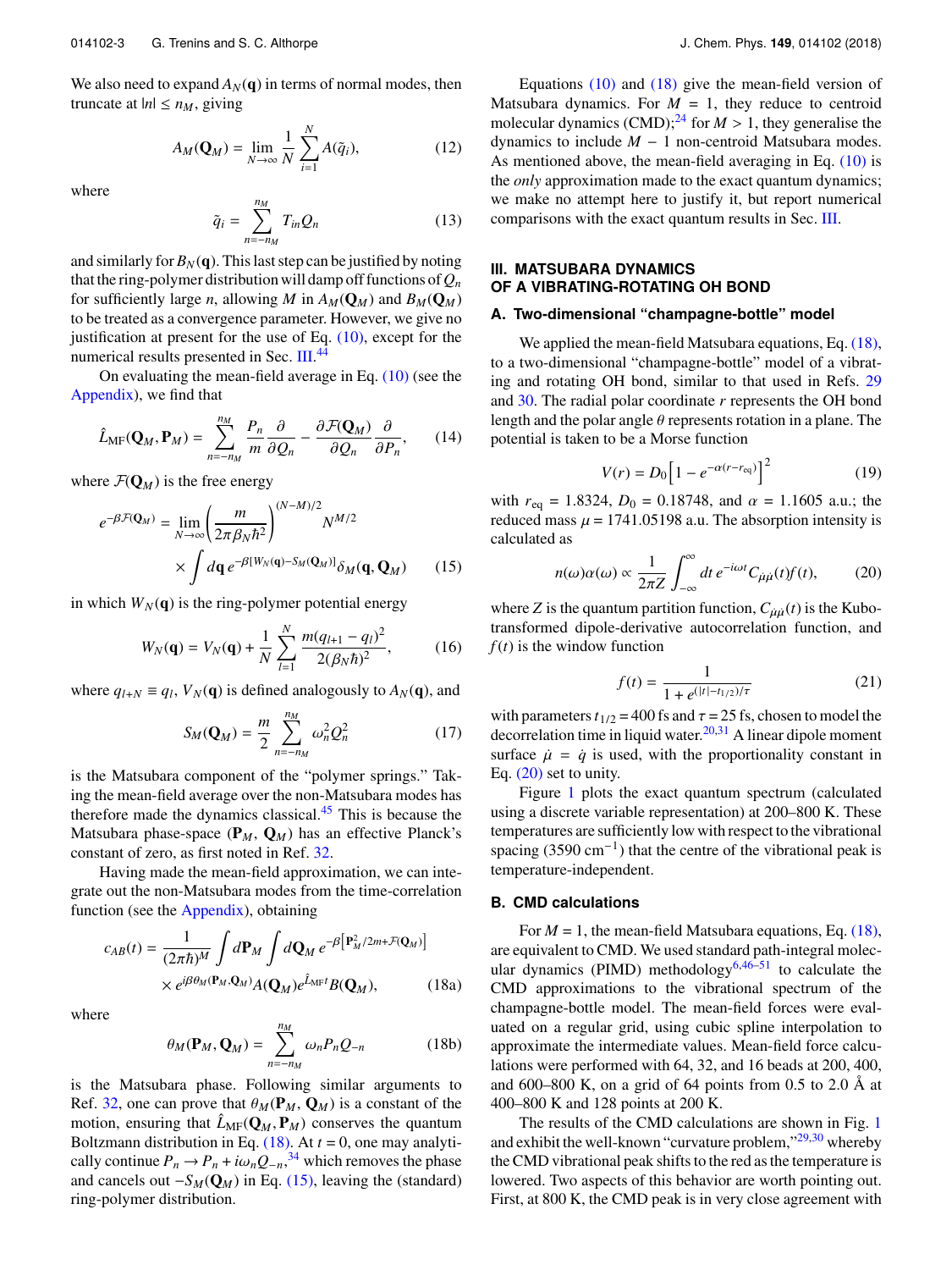<span id="page-4-0"></span>

FIG. 1. Mean-field Matsubara simulations of the two-dimensional champagne-bottle rovibrational spectrum, compared with the exact quantum results, and with TRPMD and CMD. Note the temperature-independent absorption maxima of the Matsubara and TRPMD vibrational peaks and the CMD red-shift which grows rapidly on decreasing the temperature from 400 to 200 K.

the exact quantum peak, except for a small blue-shift  $(22 \text{ cm}^{-1})$ and a slight overestimate in the width of the peak. Note that the classical peak at this temperature (not shown) is blue-shifted by about 105 cm−<sup>1</sup> on account of zero-point energy violation, and is similarly broadened. Second, the red-shift of the CMD peak increases gradually down to about 250 K, and the line shape remains close to the exact result; but below about 250 K, the red-shift increases dramatically (to 215 cm<sup>-1</sup> at 200 K), and the line shape broadens noticeably. We return to these two points below.

#### <span id="page-4-3"></span>**C. Mean-field Matsubara calculations**

Mean-field Matsubara spectra for *<sup>M</sup>* > 1 were calculated using a straightforward generalization of Eq. [\(18\)](#page-3-1) to 2*M* Matsubara modes  $(\mathbf{X}_M, \mathbf{Y}_M)$ , with  $A_M = B_M$  taken to be  $\dot{X}_0$  and  $\dot{Y}_0$ . For  $M > 1$ , it is only practical to evaluate  $\mathcal{F}(\mathbf{X}_M, \mathbf{Y}_M)$  on the fly, using an extension to 2*M* modes of the partially-adiabatic CMD technique of Ref. [50.](#page-8-39) This entails using *N*-bead ringpolymers, with the mean-fielding over the  $2(N - M)$  highest modes accomplished through adiabatic decoupling, by shifting the respective frequencies to a large value  $\Omega$ , and re-scaling the associated masses  $m_n = m(\omega_n/\Omega)^2$ . To ensure proper<br>sampling a Langevin thermostat is attached to each of the sampling, a Langevin thermostat is attached to each of the mean-fielded modes, with the friction coefficient set to the optimal value of  $2Ω.51$  $2Ω.51$ 

Converged  $M = 3$  spectra were obtained for  $N = 32$  at 200 K and  $N = 16$  at 400–600 K; the  $M = 5$  spectrum was calculated for  $N = 24$ . The adiabatic frequency was taken to be  $\Omega = \Gamma/\beta_N\hbar$ , with the adiabatic separation  $\Gamma = 32$  at all temperatures. The drawback of this approach is that a small time-step ∆*t* is needed to cope with the rapid motion of the mean-fielded modes; we used  $\Delta t = 0.003125$  fs.

As expected, the most challenging part of the calculation was integrating over the phase  $\theta_M$ , which was done by evaluating the ratio

<span id="page-4-1"></span>
$$
c_{AB}(t) = \frac{\left\langle \cos(\beta \theta_M) A(\mathbf{Q}_M) e^{\hat{L}_{\text{MF}}t} B(\mathbf{Q}_M) \right\rangle}{\left\langle \exp\left(-\beta \sum m \omega_n^2 Q_n^2 / 2\right) \right\rangle},\tag{22}
$$

where  $\langle \cdot \rangle$  denotes thermal averaging according to the distribution  $e^{-\beta[\mathbf{P}_{M}^{2}/2m+\mathcal{F}(\mathbf{Q}_{M})]}$ , and the sum in the denominator is over the *M* non-mean-fielded modes. The sampling was done by averaging over an ensemble of partially adiabatic trajectories, each 1000 fs long. For a given number of modes *M*, the convergence is slower at higher temperatures, as the system samples more of the phase-space, making the integrand in the numerator of Eq.  $(22)$  more oscillatory. With the computing resources available, we were unable to go beyond *M* = 1 at 800 K, *M* = 3 at 600 and 400 K, and *M* = 5 at 200 K. For the  $M = 3$  calculations,  $6 \times 10^6$ ,  $3 \times 10^7$ , and  $8 \times 10^7$  trajectories were used at 200, 400, and 600 K; for  $M = 5$ ,  $3 \times 10^8$  trajectories were used, the latter taking three weeks on 128 CPU cores to complete. Even within these limits, small numerical artifacts are likely to remain in the rovibrational spectra, resulting from imperfect adiabatic separation and sampling.

Figure [2](#page-4-2) illustrates the convergence of the mean-field Matsubara results with respect to *M*. As mentioned above, we were unable to include more than a few non-mean-fielded modes, owing to the oscillatory Matsubara phase. However, the results for  $M = 1, 3, 5$  at 200 K (Fig. [2\)](#page-4-2), for which the CMD red-shift is greatest, suggest that these small values of *M* are sufficient to converge the position and the overall shape of the vibrational peaks. Some convergence artifacts remain, visible as "wiggles" in the spectra in Fig. [2.](#page-4-2) These artifacts are not

<span id="page-4-2"></span>

FIG. 2. Convergence of the mean-field Matsubara rovibrational spectrum with respect to the number of non-mean-fielded modes 2*M*. Spectra for  $M = 3$  and  $M = 5$  at 400 and 200 K, respectively, are also plotted in Fig. [1.](#page-4-0)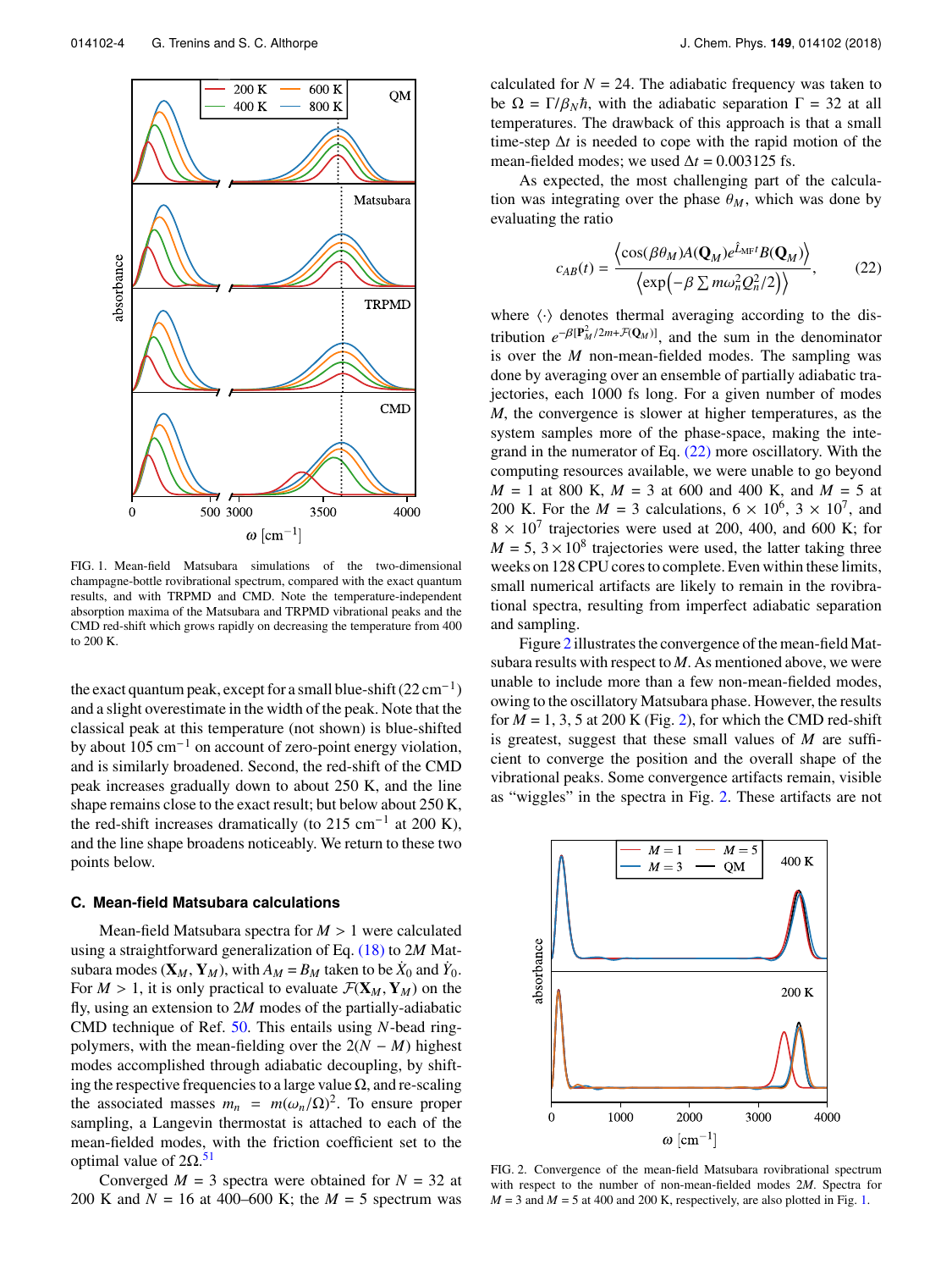sampling errors: they are the result of incomplete convergence with respect to *M* and indicate that a small component of the dynamics requires a long "tail" of Matsubara modes to be described correctly. Some of the wiggles can be made to disappear if the fluctuations around the centroid are approximated by local normal modes (these results not shown), suggesting that they are caused by vibration-rotation coupling. The convergence "tail" is thus probably the result of using Cartesian rather than polar Matsubara modes.

Even with the convergence errors discussed above, the Matsubara results in Fig. [1](#page-4-0) are in strikingly good agreement with the exact quantum results, across the entire 200–800 K temperature range tested. Most importantly, the Matsubara vibrational peak positions are correctly independent of temperature, with the 22 cm−<sup>1</sup> blue-shift observed in the CMD results at 800 K remaining constant down to 200 K to within the sampling error.<sup>[52](#page-9-1)</sup> The slight broadening of the vibrational line shape seen in the CMD results at 800 K also continues in the Matsubara results down to 200 K (although the line shapes are likely to be somewhat distorted by the convergence errors mentioned above). If we rule out the possibility of a long convergence tail in *M* changing the position of the vibrational peak, we can infer that the  $22 \text{ cm}^{-1}$  red-shift and the slight narrowing of the quantum vibrational peak with respect to the Matsubara peak are the only significant real-time coherence effects.

Subject to these caveats, we can also infer that CMD agrees closely with Matsubara dynamics at 800 K, and gives a reasonable approximation to it down to about 250 K. In this temperature range, the CMD red-shifts are small and can be corrected by including just the |*n*| = 1 Matsubara modes. However, below 250 K, the CMD red-shift increases dramatically. At 200 K, the  $|n| = 2$  modes are also needed to correct the red-shift, and many more modes would be required at lower temperatures.

#### <span id="page-5-0"></span>**IV. CENTROID-CONSTRAINED INSTANTONS**

To investigate why CMD breaks down rapidly below 250 K, we plot in Fig. [3](#page-5-1) the centroid mean-field force  $-dF/dR_0$ ,  $R_0 = \sqrt{X_0^2 + Y_0^2}$ , at 200–600 K, and overlay this with the CMD Boltzmann distribution as a function of *R*0. As has been noted previously,  $29,30$  $29,30$  the force flattens out for values of  $R_0$  less than a certain radius, and this radius increases as the temperature decreases. Figure [3](#page-5-1) shows immediately why CMD breaks down below about 250 K: at 400 and 600 K, the quantum Boltzmann distribution is well separated from the flat region, but at 200 K, the distribution starts to overlap it.

It is easy to identify the origin of the flattening. Figure [4](#page-6-0) shows the centroid-constrained ring-polymer distribution at three points along a single trajectory at 400 K and at 200 K. The 200 K trajectory is one of the 6% of trajectories that make it into the flat region at this temperature. During the 400 K trajectory, the distribution moves as a relatively compact "blob," stretching slightly at the inner turning point as it pushes against the repulsive wall; the minimum-energy ring-polymer within the distribution (i.e., the imaginary-time Feynman path

<span id="page-5-1"></span>

FIG. 3. The CMD mean-field force <sup>−</sup>*d*F(*R*0)/*dR*<sup>0</sup> (red line) plotted on top of the corresponding Boltzmann distribution  $\propto R_0 e^{-\beta \mathcal{F}(R_0)}$  (shaded blue). The dotted vertical lines indicate the position of the critical radius  $R_c$  given by Eq.  $(23)$ . Note that  $R_c$  coincides with the onset of the flattening of the force, and that the Boltzman distribution overlaps *Rc* at 200 K.

with the least action) is a point at the centroid. During the 200 K trajectory, by contrast, the distribution smears out at the turning point, where the minimum-energy ring-polymer has a delocalised geometry (Fig. [4\)](#page-6-0). Since this geometry is an extremal point on the ring-polymer surface, subject to the centroid constraint, the path followed by the beads corresponds to a periodic orbit on the inverted potential surface, subject to a time-averaged constraint. In other words, by constraining the centroid in the distribution, the CMD method creates artificial instantons below 250 K.

We can make analogies with instanton formation in quan-tum rate theory<sup>[7,](#page-8-2)[8](#page-8-3)[,12](#page-8-18)[–14](#page-8-5)</sup> to understand what is happening at these lower temperatures. In rate theory, instantons form below a cross-over temperature; in the CMD dynamics considered here, it is more convenient to define a "cross-over radius" *Rc*. By minimising the ring-polymer energy subject to the centroid constraint, one can show (see the [supplementary material\)](ftp://ftp.aip.org/epaps/journ_chem_phys/E-JCPSA6-149-022824) that

<span id="page-5-2"></span>
$$
R_c \simeq -\frac{1}{m\omega_1^2} \frac{dV}{dr}\Bigg|_{r=R_c},\tag{23}
$$

where  $\omega_1$  is the first Matsubara frequency as defined in Eq. [\(9\).](#page-2-4) The values of *R<sup>c</sup>* at 200–800 K are shown in Fig. [3](#page-5-1) and are found to coincide with the onset of the flat region of the centroid force. For  $R_0 < R_c$ , the potential is sufficiently curved that a centroid-constrained ring-polymer can minimize its energy by stretching and moving outwards (leaving the position of the centroid unchanged); it cannot stretch around a perfectly circular path since this would correspond to a purely rotational periodic orbit on the inverted potential, with a period greater than  $\beta \hbar$ ; so the orbit follows a gently parabolic curve which cuts through the circular potential energy surface. The variation of *V* along the parabolic curve is plotted in Fig. [5,](#page-6-1) which shows that the imaginary-time periodic orbit on the inverted potential resembles a conventional instanton or "bounce" in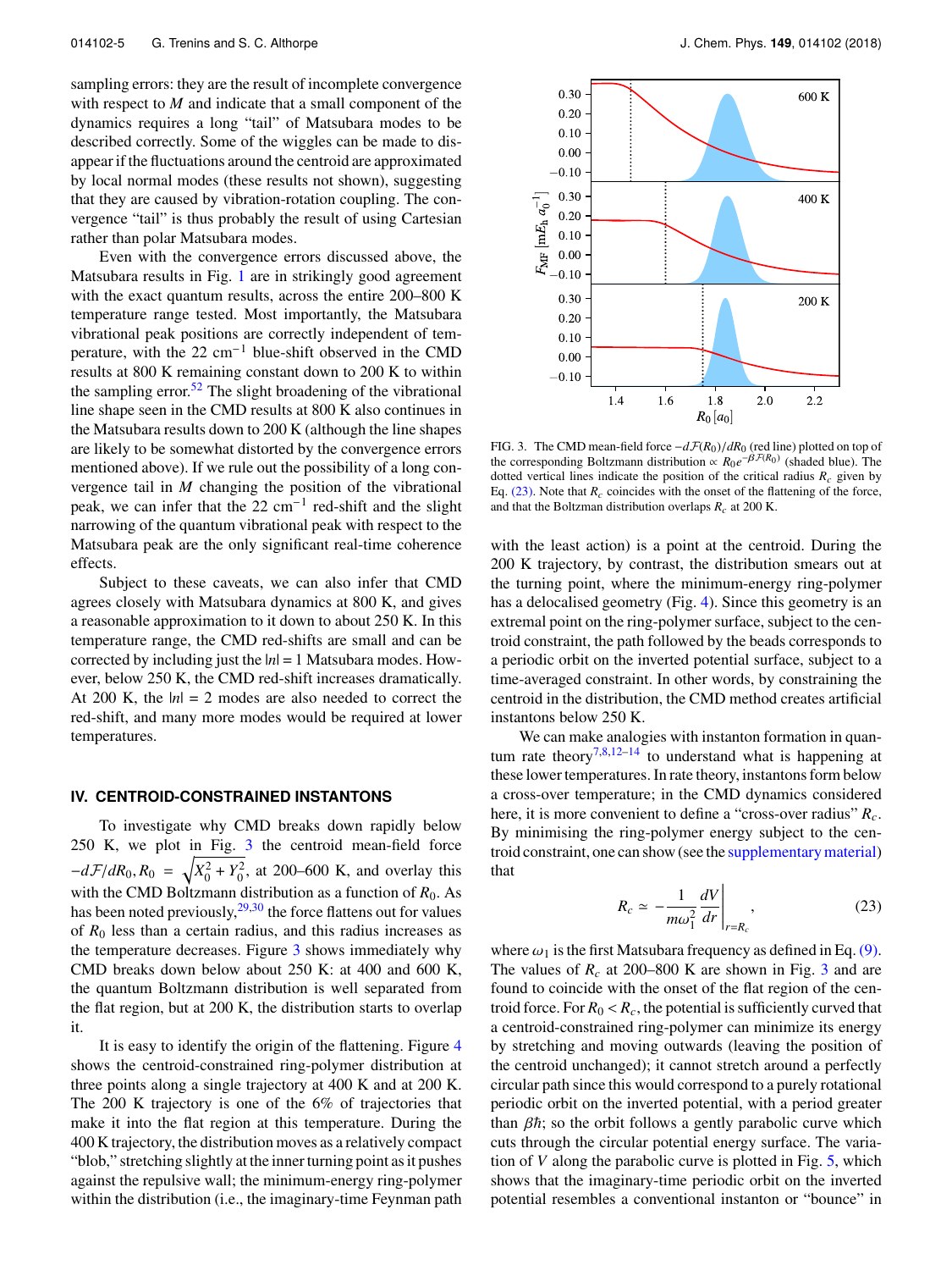<span id="page-6-0"></span>

FIG. 4. Snapshots of CMD trajectories on the Morse potential of Eq. [\(19\)](#page-3-5) (black contour lines, *r*eq dotted), with centroid-constrained bead distributions shown in red and corresponding minimum-energy ring-polymer configurations in blue. Note the artificial instanton in the 200 K trajectory at 12.9 fs.

barrier tunneling.<sup>[7,](#page-8-2)[8](#page-8-3)[,12](#page-8-18)[,13](#page-8-40)</sup> For  $R_0 > R_c$ , the potential is not sufficiently curved for the ring-polymers to be able to lower their energy by cutting through the potential, and hence the minimum-energy ring-polymer collapses to a point at the centroid.

The two temperature regimes are thus analogous to the "shallow" and "deep" tunneling regimes in reaction rate

<span id="page-6-1"></span>

FIG. 5. Potential energy along the beads (discrete imaginary-time steps) of the artificial centroid-constrained instanton shown in Fig. [4.](#page-6-0) The path length *s* is taken to be a linear function of the polar coordinate  $\theta$ . The potential energy varies because the path followed by the instanton in Fig. [4](#page-6-0) is gently parabolic.

theory, $12$  with 250 K being the approximate "cross-over temperature" for the OH model. Just as in rate theory, the notion of a precise cross-over temperature is somewhat artificial since it refers to the switch in the position of the ring-polymer stationary point from the collapsed to the instanton geometry. In ratetheory, instanton-like delocalisation starts to happen above crossover, as a result of softening of the lowest-frequency Matsubara mode. Analogous behavior is responsible for the large red-shift in the CMD vibrational peak at 200 K. Only 6% of the CMD trajectories make it into the flat region  $(R_0 < R_c)$ , but a majority of trajectories get sufficiently close to  $R_0 = R_c$  for the first Matsubara mode to soften appreciably. At lower temperatures (not shown here), all the CMD trajectories enter the flat region to form instantons, giving rise to much greater red-shifts and broadening of the vibrational peak (e.g., see the 100 K red-shifts calculated for a similar OH model in Ref. [29\)](#page-8-19).

It is important not to push the analogy with rate theory too far: the instantons in rate-theory are real, but the centroidconstrained instantons identified above are artificial. However, the change in the quantum statistics that takes place at about 250 K is real: below this temperature, the ring-polymers are sufficiently floppy that they can lower their energy by cutting through the curvature of the potential surface.<sup>[53](#page-9-2)</sup>

Periodic orbits and related objects can sometimes show special behavior in two dimensions (2D), and for this reason, we also examined centroid trajectories in the three-dimensional (3D) version of the model.<sup>[54](#page-9-3)</sup> We found that the extra degree of freedom permitted a different type of instanton to form, corresponding to a circular periodic orbit in a plane tangential to  $R_0$  on the inverted potential surface. One of these circular instantons is shown in Fig. [6.](#page-6-2) Despite the different instanton geometries, the 3D centroidconstrained distributions have very similar behavior to the 2D distributions because the crossover radius *R<sup>c</sup>* for the 3D circular orbits is the same as that for the 2D parabolic orbits, which also extremise the action in 3D (see the [sup](ftp://ftp.aip.org/epaps/journ_chem_phys/E-JCPSA6-149-022824)[plementary material\)](ftp://ftp.aip.org/epaps/journ_chem_phys/E-JCPSA6-149-022824). As a result, the 3D mean-field centroid force flattens out at the same radial displacement as the 2D force. Curvature effects are slightly bigger in 3D because the Boltzmann distributions overlap the flat region slightly more. Similar circular instantons have also been found in CMD distributions for gas-phase water,<sup>[55](#page-9-4)</sup> suggesting that the 2D picture developed here applies to vibrational spectroscopy generally.

<span id="page-6-2"></span>

FIG. 6. A circular-orbit artificial instanton formed during a CMD trajectory at 200 K in a three-dimensional champagne-bottle model of OH (the instanton beads are shown as white spheres for the H-atom, red for the O-atom). Plotted on the right is a side-on view of the same instanton (in white), together with a parabolic instanton (in blue) from a two-dimensional calculation at the same temperature with the same centroid constraint.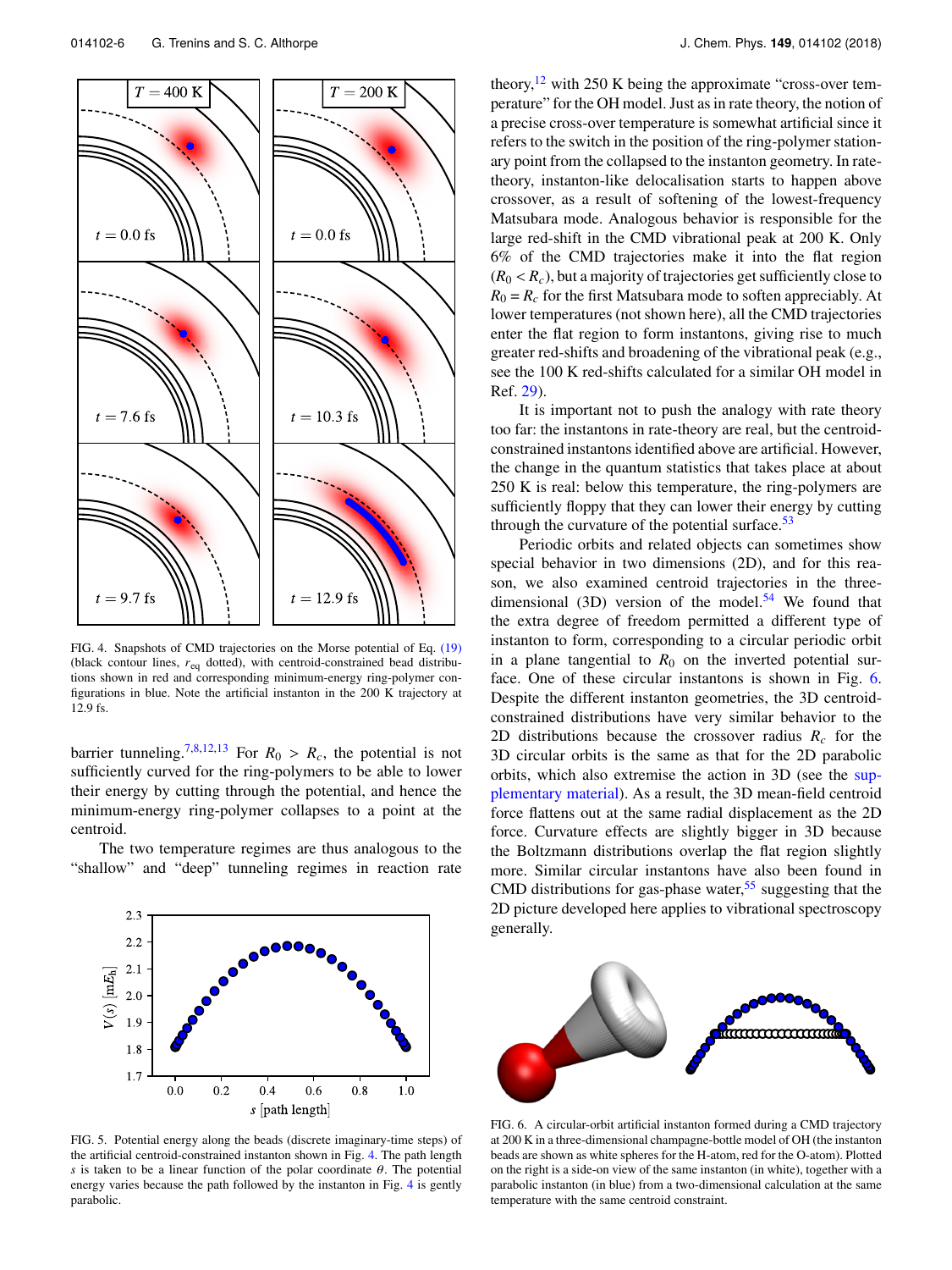#### <span id="page-7-0"></span>**V. CONCLUSIONS**

We have shown that Matsubara dynamics can be derived more simply as a mean-field theory. This does not solve the phase problem, but does make the approach sufficiently practical to treat model systems. In tests on a two-dimensional model of a rotating OH bond, the Matsubara vibrational spectra were found to agree closely with the exact quantum results over the entire 200–800 K temperature range tested. This is a strong piece of evidence in support of the idea that Matsubara dynamics account for the classical part of the exact dynamics in a quantum Boltzmann distribution. Real-time quantum coherence effects were found to be minor in the OH model: a 22 cm<sup>-1</sup> red-shift in the position of the quantum vibrational peak (with respect to the Matsubara result) and a slight narrowing in its shape. It seems reasonable to expect a comparably small red-shift and narrowing in the OH-stretch band of bulk water.

We also found that quantum Boltzmann statistics responds to the curvature of the OH potential in two distinct ways, giving rise to "shallow curvature" and "deep curvature" regimes which are loosely analogous to the "shallow tunneling" and "deep tunneling" regimes in quantum rate theory. $12$  The crossover temperature (250 K in the OH model) marks the point at which imaginary-time Feynman paths can lower their actions by cutting through the curved potential surface. This behavior gives rise to artificial instantons in CMD, explaining why CMD gives a reasonable approximation to Matsubara dynamics above the crossover temperature, but a poor one below it. Although tested on a simple model, we expect this result to generalise and for it to be possible to estimate the crossover temperature in bulk systems by searching for centroid-constrained instantons that minimise the action. It is likely that the crossover temperature for the OH-stretch band in bulk water is below freezing since CMD works well for the liquid<sup>[18](#page-8-28)[,19](#page-8-17)</sup> but gives significant vibrational red-shifts for ice.[16](#page-8-16)

#### **SUPPLEMENTARY MATERIAL**

See [supplementary material](ftp://ftp.aip.org/epaps/journ_chem_phys/E-JCPSA6-149-022824) for a derivation of Eq.  $(23)$ for both the parabolic and circular instantons.

### **ACKNOWLEDGMENTS**

 $\overline{a}$ 

G.T. acknowledges a University of Cambridge Vice-Chancellor's award and support from St. Catharine's College, Cambridge. S.C.A. acknowledges funding from the UK Science and Engineering Research Council.

#### <span id="page-7-1"></span>**APPENDIX: MATHEMATICAL DETAILS**

The generalised Wigner transforms in Eq. [\(5\)](#page-2-1) are  $\overline{a}$ 

$$
\left[e^{-\beta \hat{H}}\right]_{\overline{N}}(\mathbf{p}, \mathbf{q})
$$
  
= 
$$
\int d\mathbf{\Delta} \prod_{l=1}^{N} \langle q_{l-1} - \Delta_{l-1}/2|e^{-\beta_{N}\hat{H}}|q_{l} + \Delta_{l}/2\rangle e^{ip_{l}\Delta_{l}/\hbar}
$$
(A1)

and

$$
\left[\hat{B}(t)\right]_N(\mathbf{p}, \mathbf{q}) = \int d\Delta \int d\mathbf{z} \, B_N(\mathbf{z})
$$

$$
\times \prod_{l=1}^N \langle q_l - \Delta_l/2|e^{-i\hat{H}t/\hbar}|z_l\rangle
$$

$$
\times \langle z_l|e^{i\hat{H}t/\hbar}|q_l + \Delta_l/2\rangle e^{ip_l\Delta_l/\hbar} \tag{A2}
$$

with  $[\hat{B}(0)]_N(\mathbf{p}, \mathbf{q}) = B_N(\mathbf{q}).$ 

To obtain the quantum Liouvillian  $\hat{L}_N$  in Eq. [\(5\),](#page-2-1) we generalise the standard derivation of the Moyal series,  $^{23}$  $^{23}$  $^{23}$  differentiating  $[\hat{B}(t)]_N(\mathbf{p}, \mathbf{q})$  with respect to *t*, and using integration by parts to pull the Heisenberg time-derivatives in front of the integral, giving

$$
\frac{d}{dt} \left[ \hat{B}(t) \right]_N(\mathbf{p}, \mathbf{q}) = \hat{L}_N \left[ \hat{B}(t) \right]_N(\mathbf{p}, \mathbf{q}), \tag{A3}
$$

where

$$
\hat{L}_N = \sum_{l=1}^N \frac{p_l}{m} \frac{\partial}{\partial q_l} - V(q_l) \frac{2}{\hbar} \sin \left( \frac{\partial}{\partial q_l} \frac{\hbar}{2} \frac{\partial}{\partial p_l} \right) \tag{A4}
$$

and the arrows indicate that the differential operators act to the left and right, respectively.

To evaluate the mean-field integrals in Eq.  $(10)$ , we first rewrite  $\hat{L}_N$  in terms of the normal-mode coordinates  $(\mathbf{P}_N, \mathbf{Q}_N)$ as

$$
\lim_{N \to \infty} \hat{L}_N = \mathcal{L}_M + \lim_{N \to \infty} \hat{L}_{N,M},
$$
\n(A5)

where

$$
\mathcal{L}_M = \lim_{N \to \infty} \sum_{n=-n_M}^{n_M} \frac{P_n}{m} \frac{\partial}{\partial Q_n}
$$

$$
-V_N(\mathbf{Q}) \frac{2N}{\hbar} \sin \left( \sum_{n=-n_M}^{n_M} \frac{\hbar}{2N} \frac{\partial}{\partial Q_n} \frac{\partial}{\partial P_n} \right) \tag{A6}
$$

involves derivatives of only the Matsubara modes  $(\mathbf{P}_M, \mathbf{Q}_M)$ , and  $\hat{L}_{N,M}$  involves also derivatives of the non-Matsubara modes. We do not need to know  $\hat{L}_{N,M}$  explicitly (although it can easily be obtained using trigonometric identities $32,41$  $32,41$ ), since its mean-field average is zero on account of the derivatives in the non-Matsubara modes. This leaves us with  $\mathcal{L}_M$ , which simplifies (without approximation, because  $M \ll N$ ) to

$$
\mathcal{L}_M = \lim_{N \to \infty} \sum_{n=-n_M}^{n_M} \frac{P_n}{m} \frac{\partial}{\partial Q_n} - \frac{\partial V_N(\mathbf{Q})}{\partial Q_n} \frac{\partial}{\partial P_n} \tag{A7}
$$

with  $V_N(\mathbf{Q})$  defined analogously to  $A_N(\mathbf{Q})$  of Eq. [\(3\).](#page-2-5)

To carry out the mean-field average in Eq. [\(10\),](#page-2-3) we therefore need to evaluate the integrals

$$
I_n(\mathbf{P}_M, \mathbf{Q}_M) = \int d\mathbf{p} \int d\mathbf{q} \left[ e^{-\beta \hat{H}} \right]_{\overline{N}} \delta_M(\mathbf{q}, \mathbf{Q}_M)
$$

$$
\times \delta_M(\mathbf{p}, \mathbf{P}_M) \frac{\partial V_N(\mathbf{Q})}{\partial Q_n}.
$$
 (A8)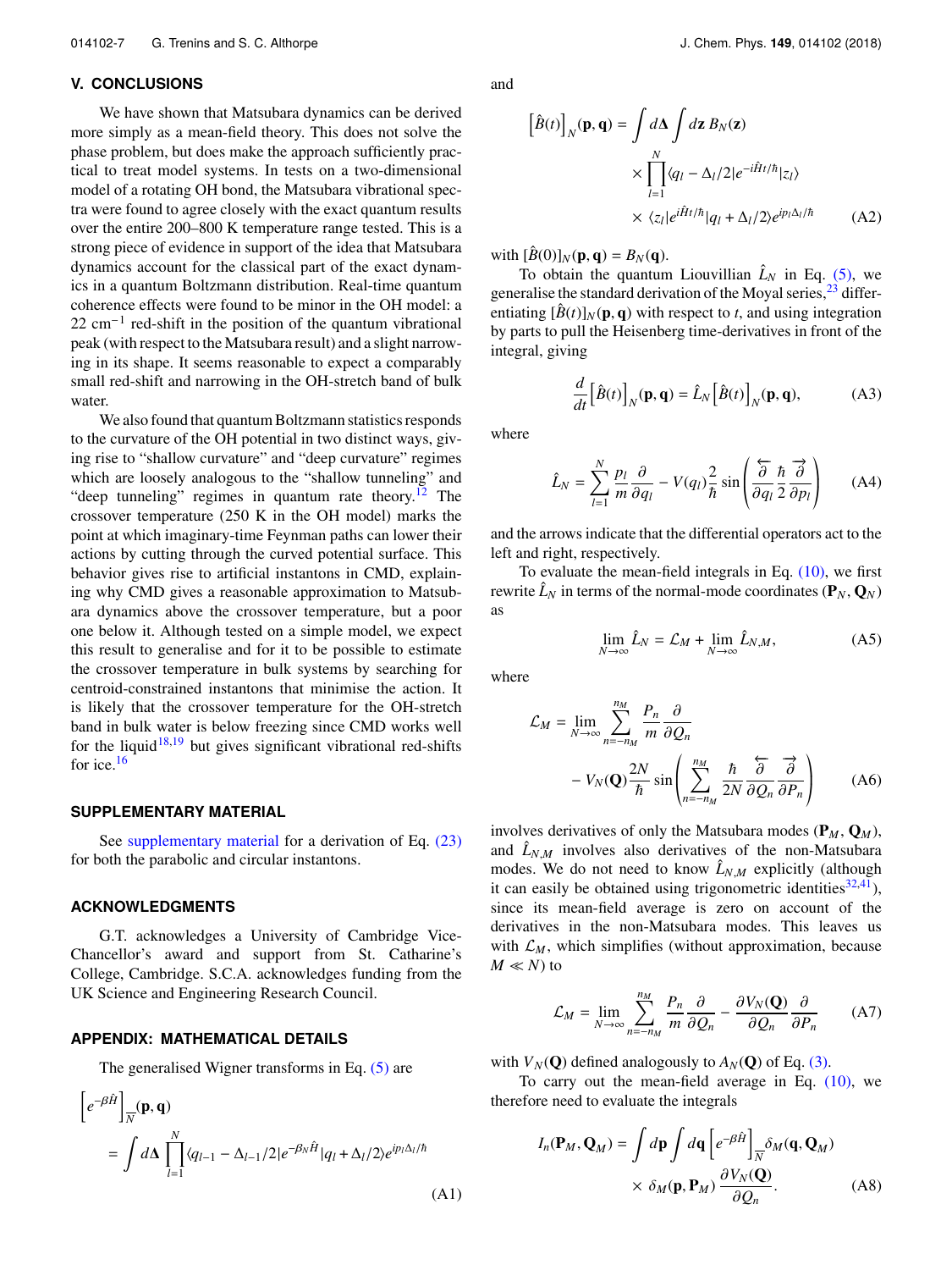Integrating over **p** gives

$$
I_n(\mathbf{P}_M, \mathbf{Q}_M) = (2\pi\hbar)^{N-M} N^M \int d\mathbf{D}_M \int d\mathbf{q}
$$
  
 
$$
\times \langle q_{l-1} - \eta_{l-1}/2 |e^{-\beta_N \hat{H}}| q_l + \eta_l/2 \rangle
$$
  
 
$$
\times \delta_M(\mathbf{q}, \mathbf{Q}_M) \frac{\partial V_N(\mathbf{Q})}{\partial Q_n} \prod_{k=-n_M}^{n_M} e^{iD_k P_k N/\hbar} \quad (A9)
$$

with

$$
\eta_l = \sum_{n=-n_M}^{n_M} T_{ln} D_n.
$$
 (A10)

Writing the bra-kets as

$$
\lim_{N \to \infty} \langle q_{l-1} - \eta_{l-1}/2 | e^{-\beta_N \hat{H}} | q_l + \eta_l / 2 \rangle
$$
\n
$$
= \left( \frac{m}{2\pi \beta_N \hbar^2} \right)^{1/2} e^{-\beta_N \left[ V(q_l + \eta_l / 2) + V(q_{l-1} - \eta_{l-1} / 2) \right] / 2}
$$
\n
$$
\times e^{-[q_l - q_{l-1} + (\eta_l + \eta_{l-1}) / 2]^2 m / 2\beta_N \hbar^2},
$$
\n(A11)

we obtain

$$
\lim_{N \to \infty} I_n(\mathbf{P}_M, \mathbf{Q}_M)
$$
\n
$$
= \lim_{N \to \infty} (2\pi \hbar)^{N-M} \left( \frac{m}{2\pi \beta_N \hbar^2} \right)^{N/2}
$$
\n
$$
\times N^M \int d\mathbf{D}_M \int d\mathbf{q} \, \delta_M(\mathbf{q}, \mathbf{Q}_M) \frac{\partial V_N(\mathbf{Q})}{\partial Q_n}
$$
\n
$$
\times \prod_{l=1}^N e^{-\beta_N [V(q_l + \eta_l/2) + V(q_l - \eta_l/2)]/2} e^{-(q_l - q_{l-1})^2 m/2\beta_N \hbar^2}
$$
\n
$$
\times \prod_{k=-n_M}^{n_M} e^{-D_k^2 N^2 m/2\beta \hbar^2} e^{D_k Q_{-k} \omega_k N m/\hbar} e^{iD_k P_k N/\hbar}, \quad (A12)
$$

where we have made use of the orthogonality of **T** and the relations

$$
T_{l+1 n} = T_{ln} + \mathcal{O}(N^{-1}),
$$
  
\n
$$
T_{l+1 n} - T_{ln} = T_{l-n} \omega_n \beta_N \hbar + \mathcal{O}(N^{-2})
$$
 (A13)

(easily proved using trigonometric identities). In the limit  $N$  → ∞, the integrals over  $D_M$  can be done analytically (since the  $e^{-D_k^2 N^2 m/2\beta \hbar^2}$  terms allow one to neglect the  $\eta_l$ -<br>dependencies in V) giving dependencies in *V*), giving

$$
\lim_{N \to \infty} I_n(\mathbf{P}_M, \mathbf{Q}_M) = \lim_{N \to \infty} N^{M/2} \left(\frac{2\pi m}{\beta_N}\right)^{(N-M)/2} e^{-\beta \mathbf{P}_M^2 / 2m}
$$
  
 
$$
\times e^{i\beta \theta_M(\mathbf{P}_M, \mathbf{Q}_M)} \int d\mathbf{q} \, e^{-\beta [W_N(\mathbf{q}) - S_M(\mathbf{Q}_M)]}
$$
  
 
$$
\times \delta_M(\mathbf{q}, \mathbf{Q}_M) \frac{\partial V_N(\mathbf{Q})}{\partial Q_n}.
$$
 (A14)  
Substituting this expression into Eq. (10) and evaluating the

analogous integral in the denominator gives Eq. [\(15\).](#page-3-2) A similar integration over **p** and  $D_M$  in the time-correlation function [noting that  $A_M(\mathbf{Q}_M)$  and  $e^{\hat{L}_{\text{MF}}t}B_M(\mathbf{Q}_M)$  are independent of the non-Matsubara modes] gives Eq. [\(18a\).](#page-3-1)

- 2 I. R. Craig and D. E. Manolopoulos, [J. Chem. Phys.](https://doi.org/10.1063/1.1954769) **123**, 034102 (2005).
- <span id="page-8-15"></span><sup>3</sup>Y. V. Suleimanov, F. J. Aoiz, and H. Guo, [J. Phys. Chem. A](https://doi.org/10.1021/acs.jpca.6b07140) **120**, 8488 (2016).
- <sup>4</sup>N. Boekelheide, R. Salomón-Ferrer, and T. F. Miller III, [Proc. Natl. Acad.](https://doi.org/10.1073/pnas.1106397108) [Sci. U. S. A.](https://doi.org/10.1073/pnas.1106397108) **108**, 16159 (2011).
- 5 J. S. Kretchmer and T. F. Miller III, [J. Chem. Phys.](https://doi.org/10.1063/1.4797462) **138**, 134109 (2013).
- <span id="page-8-6"></span><sup>6</sup>S. Habershon, D. E. Manolopoulos, T. E. Markland, and T. F. Miller III, [Annu. Rev. Phys. Chem.](https://doi.org/10.1146/annurev-physchem-040412-110122) **64**, 387 (2013).
- <span id="page-8-2"></span><sup>7</sup>S. Andersson, G. Nyman, A. Arnaldsson, U. Manthe, and H. Jónsson, [J. Phys. Chem. A](https://doi.org/10.1021/jp811070w) **113**, 4468 (2009).
- <span id="page-8-3"></span><sup>8</sup> J. B. Rommel, T. P. M. Goumans, and J. Kästner, [J. Chem. Theor. Comput.](https://doi.org/10.1021/ct100658y) **7**, 690 (2011).
- <span id="page-8-9"></span><sup>9</sup>W. H. Miller, [J. Phys. Chem. A](https://doi.org/10.1021/jp003712k) **105**, 2942 (2001).
- <span id="page-8-1"></span><sup>10</sup>J. Liu, [Int. J. Quantum Chem.](https://doi.org/10.1002/qua.24896) **115**, 657 (2015).
- <span id="page-8-4"></span><sup>11</sup>T. J. H. Hele and S. C. Althorpe, [J. Chem. Phys.](https://doi.org/10.1063/1.4792697) **138**, 084108 (2013).
- <span id="page-8-18"></span><sup>12</sup>J. O. Richardson and S. C. Althorpe, [J. Chem. Phys.](https://doi.org/10.1063/1.3267318) **131**, 214106 (2009).
- <span id="page-8-40"></span><sup>13</sup>W. H. Miller, [J. Chem. Phys.](https://doi.org/10.1063/1.430676) **62**, 1899 (1975).
- <span id="page-8-5"></span><sup>14</sup>J. O. Richardson, [J. Chem. Phys.](https://doi.org/10.1063/1.4943866) **144**, 114106 (2016).
- <span id="page-8-7"></span><sup>15</sup>S. Habershon, T. E. Markland, and D. E. Manolopoulos, [J. Chem. Phys.](https://doi.org/10.1063/1.3167790) **131**, 024501 (2009).
- <span id="page-8-16"></span><sup>16</sup>M. Rossi, H. Liu, F. Paesani, J. Bowman, and M. Ceriotti, [J. Chem. Phys.](https://doi.org/10.1063/1.4901214) **141**, 181101 (2014).
- <sup>17</sup>M. Ceriotti, W. Fang, P. G. Kusalik, R. H. McKenzie, A. Michaelides, M. A. Morales, and T. E. Markland, [Chem. Rev.](https://doi.org/10.1021/acs.chemrev.5b00674) **116**, 7529 (2016).
- <span id="page-8-28"></span><sup>18</sup>G. R. Medders and F. Paesani, [J. Chem. Theory Comput.](https://doi.org/10.1021/ct501131j) **11**, 1145 (2015).
- <span id="page-8-17"></span><sup>19</sup>S. K. Reddy, D. R. Moberg, S. C. Straight, and F. Paesani, [J. Chem. Phys.](https://doi.org/10.1063/1.5006480) **147**, 244504 (2017).
- <span id="page-8-37"></span><sup>20</sup>J. Liu and W. H. Miller, [J. Chem. Phys.](https://doi.org/10.1063/1.3202438) **131**, 074113 (2009).
- <sup>21</sup>J. Liu,W. H.Miller, G. S. Fanourgakis, S. S. Xantheas, S. Imoto, and S. Saito, [J. Chem. Phys.](https://doi.org/10.1063/1.3670960) **135**, 244503 (2011).
- <span id="page-8-8"></span><sup>22</sup>X. Liu and J. Liu, [Mol. Phys.](https://doi.org/10.1080/00268976.2018.1434907) **116**, 755 (2018).
- <span id="page-8-10"></span><sup>23</sup>M. Hillery, R. F. O'Connell, M. O. Scully, and E. P. Wigner, [Phys. Rep.](https://doi.org/10.1016/0370-1573(84)90160-1) **106**, 121 (1984).
- <span id="page-8-11"></span><sup>24</sup>J. Cao and G. A. Voth, [J. Chem. Phys.](https://doi.org/10.1063/1.468399) **101**, 6168 (1994).
- <span id="page-8-13"></span><sup>25</sup>I. R. Craig and D. E. Manolopoulos, [J. Chem. Phys.](https://doi.org/10.1063/1.1777575) **121**, 3368 (2004).
- <sup>26</sup>M. Rossi, M. Ceriotti, and D. E. Manolopoulos,[J. Chem. Phys.](https://doi.org/10.1063/1.4883861) **140**, 234116 (2014).
- <span id="page-8-14"></span><sup>27</sup>M. Rossi, V. Kapil, and M. Ceriotti, [J. Chem. Phys.](https://doi.org/10.1063/1.4990536) **148**, 102301 (2018).
- <span id="page-8-12"></span><sup>28</sup>J. Liu and Z. Zhang, [J. Chem. Phys.](https://doi.org/10.1063/1.4939953) **144**, 034307 (2016).
- <span id="page-8-19"></span><sup>29</sup>A. Witt, S. D. Ivanov, M. Shiga, H. Forbert, and D. Marx, [J. Chem. Phys.](https://doi.org/10.1063/1.3125009) **130**, 194510 (2009).
- <span id="page-8-24"></span><sup>30</sup>S. D. Ivanov, A. Witt, M. Shiga, and D. Marx, [J. Chem. Phys.](https://doi.org/10.1063/1.3290958) **132**, 031101 (2010).
- <span id="page-8-20"></span><sup>31</sup>S. Habershon, G. S. Fanourgakis, and D. E. Manolopoulos, [J. Chem. Phys.](https://doi.org/10.1063/1.2968555) **129**, 074501 (2008).
- <span id="page-8-21"></span><sup>32</sup>T. J. H. Hele, M. J. Willatt, A. Muolo, and S. C. Althorpe, [J. Chem. Phys.](https://doi.org/10.1063/1.4916311) **142**, 134103 (2015).
- <span id="page-8-22"></span><sup>33</sup>By which we mean that the classical dynamics does not involve ring-polymer springs.
- <span id="page-8-23"></span><sup>34</sup>T. J. H. Hele, M. J. Willatt, A. Muolo, and S. C. Althorpe, [J. Chem. Phys.](https://doi.org/10.1063/1.4921234) **142**, 191101 (2015).
- <span id="page-8-25"></span><sup>35</sup>K. K. G. Smith, J. A. Poulsen, G. Nyman, and P. J. Rossky, [J. Chem. Phys.](https://doi.org/10.1063/1.4922887) **142**, 244112 (2015).
- <span id="page-8-26"></span><sup>36</sup>K. K. G. Smith, J. A. Poulsen, G. Nyman, A. Cunsolo, and P. J. Rossky, [J. Chem. Phys.](https://doi.org/10.1063/1.4922888) **142**, 244113 (2015).
- <span id="page-8-27"></span><sup>37</sup>M. J. Willatt, M. Ceriotti, and S. C. Althorpe, [J. Chem. Phys.](https://doi.org/10.1063/1.5004808) **148**, 102336 (2018).
- <span id="page-8-29"></span><sup>38</sup>Q. Shi and E. Geva, [J. Chem. Phys.](https://doi.org/10.1063/1.1564814) **118**, 8173 (2003).
- <span id="page-8-30"></span><sup>39</sup>N. Ananth, [J. Chem. Phys.](https://doi.org/10.1063/1.4821590) **139**, 124102 (2013).
- <span id="page-8-32"></span><span id="page-8-31"></span><sup>40</sup>These expressions hold for odd N; similar expressions hold for even N. <sup>41</sup> Note that the definition of  $Q_n$  used in Ref. [32](#page-8-21) differs from that used here by Note that the de<br>a factor of √*N*.
- <span id="page-8-33"></span><sup>42</sup>D. L. Freeman and J. D. Doll, [J. Chem. Phys.](https://doi.org/10.1063/1.446640) **80**, 5709 (1984).
- <span id="page-8-34"></span><sup>43</sup>T. E. Markland and D. E. Manolopoulos, [J. Chem. Phys.](https://doi.org/10.1063/1.2953308) **129**, 024105 (2008).
- <span id="page-8-35"></span><sup>44</sup>Formally, one could derive corrections to Eq. [\(10\)](#page-2-3) using Mori-Zwanzig theory. See, e.g., R. Zwanzig, *Nonequilibrium Satistical Mechanics*(Oxford University Press, New York, 2001).
- <span id="page-8-36"></span><sup>45</sup>This result was derived earlier for the special case of the centroid in Ref. [38.](#page-8-29)
- <span id="page-8-38"></span><sup>46</sup>D. Chandler and P. G. Wolynes, [J. Chem. Phys.](https://doi.org/10.1063/1.441588) **74**, 4078 (1981).
- <sup>47</sup>M. Parrinello and A. Rahman, [J. Chem. Phys.](https://doi.org/10.1063/1.446740) **80**, 860 (1984).
- <sup>48</sup>D. M. Ceperley, [Rev. Mod. Phys.](https://doi.org/10.1103/revmodphys.67.279) **67**, 279 (1995).
- <sup>49</sup>M. E. Tuckerman, *Statistical Mechanics: Theory and Molecular Simulation* (Oxford University Press, Oxford, 2010).
- <span id="page-8-39"></span><sup>50</sup>T. D. Hone, P. J. Rossky, and G. A. Voth, [J. Chem. Phys.](https://doi.org/10.1063/1.2186636) **124**, 154103 (2006).

<span id="page-8-0"></span><sup>1</sup> I. R. Craig and D. E. Manolopoulos, [J. Chem. Phys.](https://doi.org/10.1063/1.1850093) **122**, 084106 (2005).